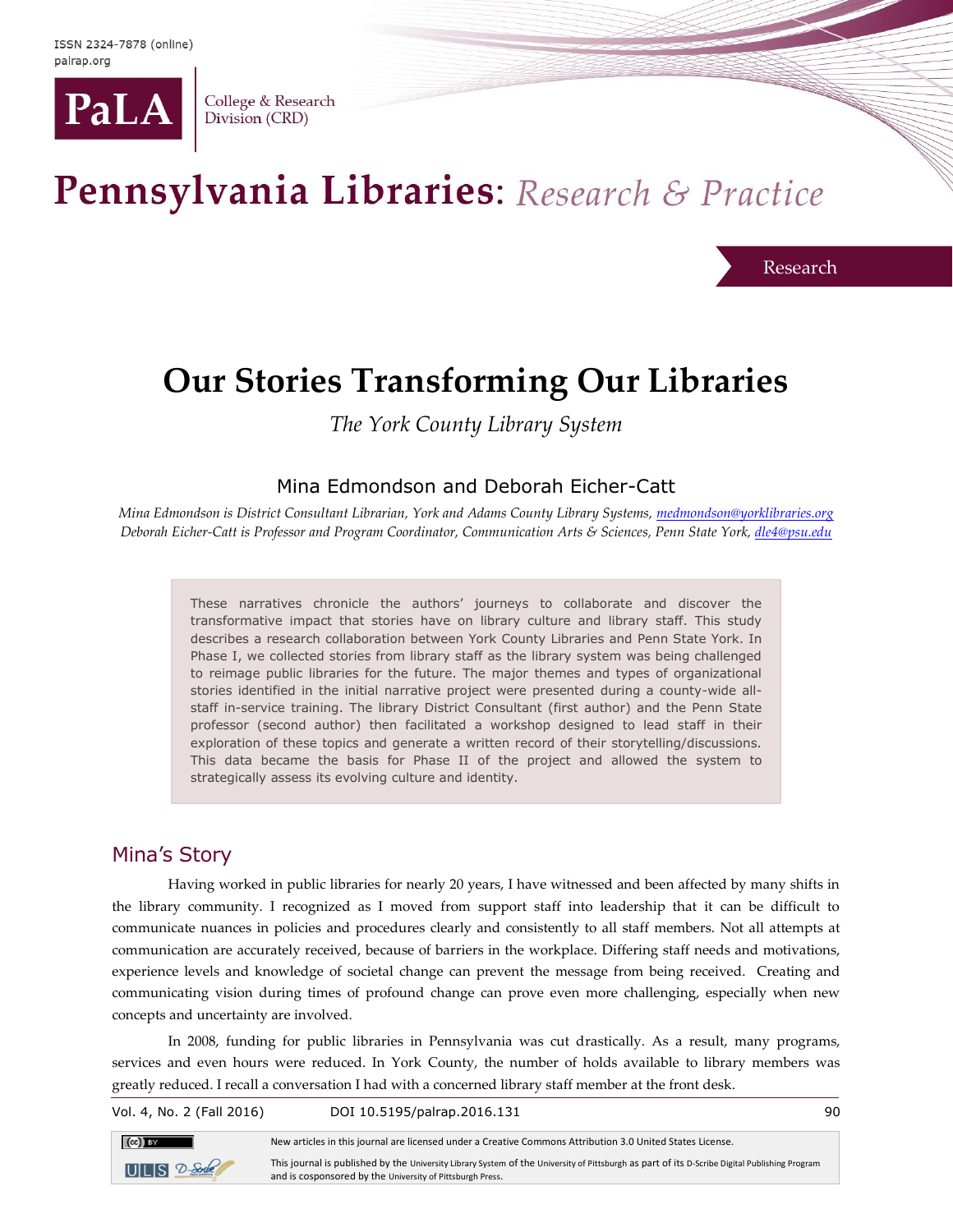"How can we stop providing materials that people want? They will just stop using the library," the staff person asked with aggravation.

"We are not reducing the resources available to our patrons, but are requiring them to wait longer for some popular materials," I responded. "With cuts in our ability to purchase new materials, we need to reduce the numbers of duplicate items purchased, and are making access to these materials more freely available to all members."

"But that's not fair to our regular users, homeschool families, seniors and shut-ins" he replied, obviously not satisfied with my answer.

I explained that a strategic decision had been made and our responsibility was to support that decision. "We want our users to experience the reality of what reducing funding to libraries means to them as individuals. We want them to experience the impact of losing libraries and what library services mean to the community."

"But people are mad and complaining to me!" he said, again in an irritated tone.

I could see that the impact of this change was clearly hitting our staff. I calmly reiterated the message, "Your task at the desk is to hear the complaint and then help refocus that anger on the politicians in Harrisburg, not at the library system. That is why we have prepared talking points for every staff member. It is also why we have provided a mechanism to help library users contact their state representatives to express their concern."

As the above vignette illustrates, the change of policy and procedure required education and a change in communication patterns for the front line staff. Building the scaffolding necessary to enable staff to successfully shift patterns of thinking and modify entrenched actions requires time and a clear message. I learned that the strategic planning process for the library system can serve as that scaffolding.

I personally enjoy the strategic planning process and see its value. My voice, combined with other entrepreneurial and visionary leaders, can create amazing possibilities. Leadership, especially during strategic planning, has the ability to focus on opportunities rather than problems. Leaders can introduce change by exploring opportunities while at the same time preserving employee trust by balancing change and continuity (Drucker, Senge, Hesselbein, & Peter F. Drucker Foundation, 2001). I have worked at all levels within the library. I understand the needs of typical library users. As district consultant, I have the vital role of balancing the needs of different libraries and communities in the system and to help manage that change process.

In 2011, one of the key issues addressed in the York County Library System long-range strategic plan was what will librarians do in the future, and how do we prepare our libraries for that role? Included in that plan were the objectives of helping our staff fully understand the five literacies as presented by PA Forward--a statewide initiative of the Pennsylvania Library Association and launching a countywide education program on the five literacies. This is a major conceptual change, as it requires moving the idea of libraries from being book repositories to being community institutions that empower each community member's personal growth while simultaneously elevating the quality of life for all Pennsylvanians. The five literacies on which PA Forward focuses are Basic Literacy, Information Literacy, Civic and Social Literacy, Health Literacy, and Financial Literacy (Pennsylvania Library Association, 2016).

In 2012, York County began exposing library leadership to concepts regarding the *Library of the Future* as delineated in the strategic plan process (Weber, 2011). At an open forum attended primarily by library leaders and system board members, Jaime La Rue, then-Director of the Douglas County Libraries in Colorado, discussed the role of e-books in libraries, weeding collections to provide what users want, and getting librarians out of the building and into their communities. A few months later, Garry Golden, professional futurist, offered his insight into future trends, and how libraries can be prepared to meet the changes forecast in his talk. His audience consisted of library directors, board members, and leadership from across the county. Finally, Joan Frye Williams, a nationally-known library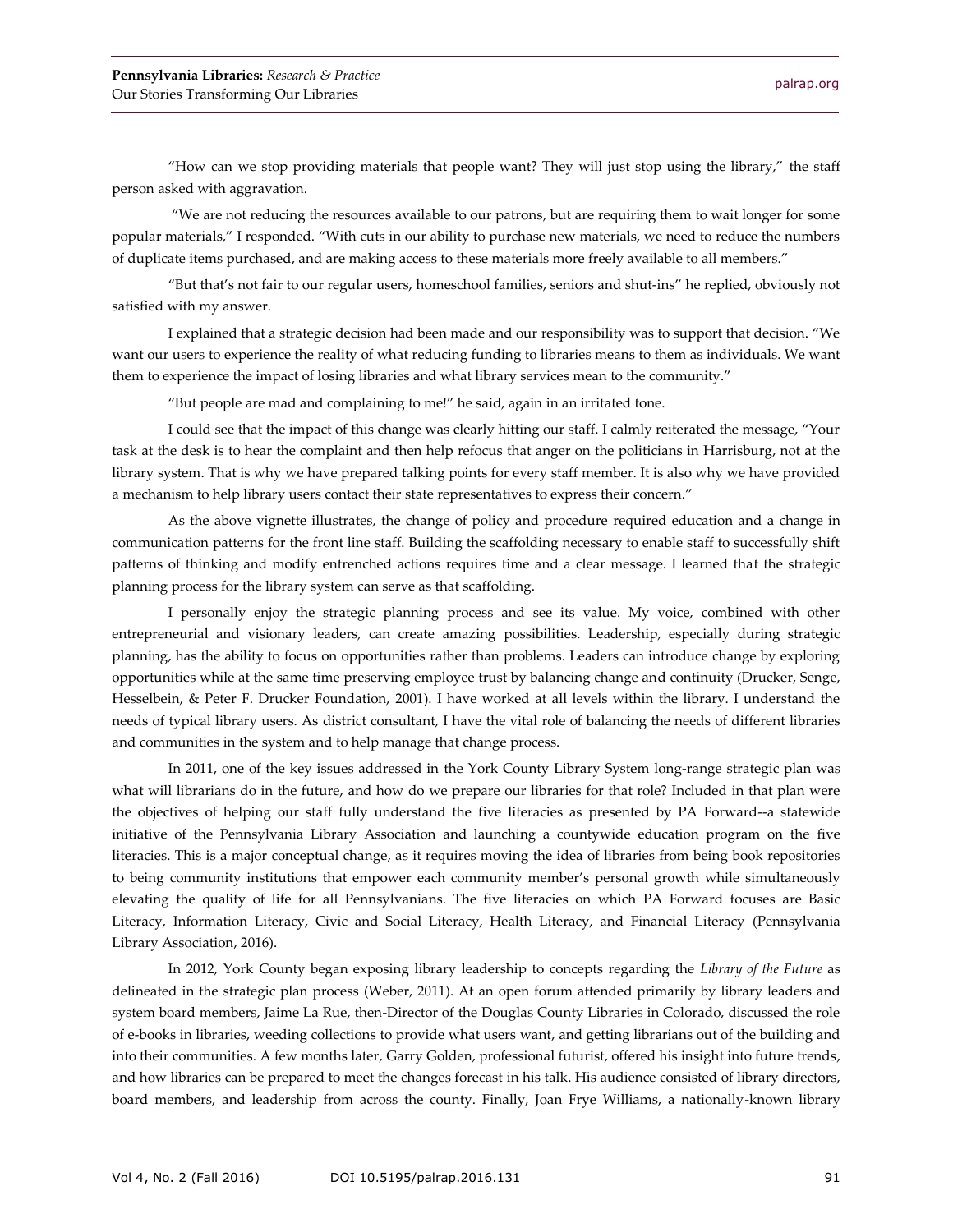consultant, shared her thinking at a staff in-service training. In her talk, Williams indicated that libraries will move from being "agencies of information" to becoming "facilitators of transformation" for people throughout their lives.

System leadership had been gathering information about these change processes, incorporating them into our thought patterns, and creating a shared vision for the future of York County Libraries. We as individual library leaders chose to 'catch the vision,' remove conceptual and material boundaries, and create the dynamic needed to change (Senge, 2004, p. 43). The heart of building shared vision, after all, "is the task of designing and evolving ongoing processes in which people at every level of the organization, in every role, can speak from the heart about what really matters to them and be heard" (Senge, Kleiner, Roberts, Ross, & Smith, 1994, p. 299). The challenge remained to design training and communication to share our vision with library staff.

Now I was excited. I love change! I love a challenge! When I am presented with new ideas and possibilities, I tend to change from being an introvert, sitting on the sidelines and absorbing information and concepts, into a cheerleader. When asked during the strategic planning process, "Can you help communicate the *Library of the Future* to library staff?" I quickly realized that I could. Because I can identify each of those staff members with myself at different points in my career, I felt I understood their needs to understand and to be invited into the process of creating the *Library of the Future*. I responded, "Yes, I think I can." At that point I was given leadership of the strategic goal of preparing our staff to see and support the library as a learning place and information resource for life transitions, as well as the strategic objective to describe the library as a "learning place" and develop a program of learning for the *Library of the Future*.

It is interesting now to note that in 2012, as a precursor to the *Library of the Future* strategic planning process, library staff members across York County were surveyed to assess their current attitudes, values and beliefs about the library culture (Weber, 2013). Survey results indicated that staff members clearly believed people are drawn to libraries primarily because of the resources, services, and programs libraries offer, not because of their atmosphere or potential roles as community hubs or meeting places. This indicated to me that a process needed to be designed that would, over time, transform that basic belief held by library staff. This was an opportunity to create a new shared vision for library leadership, all staff members, and library volunteers. However, the ability to communicate these changes to the public would require providing new language regarding libraries and their role to every member of library staff, and supporting staff efforts to incorporate this language into their interactions with the public. Our 2012 staff in-service day training was the first step in this process. At this training, most frontline staff and many managers were introduced to these concepts for the first time.

Soon after this training, I created a webinar using Prezi, a screen capture video tool, and Survey Monkey to create and reinforce the concepts introduced and relate these concepts to the strategic planning process. All county library staff were required to view the webinar and answer a survey to qualify for Continuing Education (CE) credits. This reinforced a major philosophical change at York County Libraries. Libraries are no longer just about books; they are about education and learning. Our communities value education, so libraries can no longer simply read stories to little children: we must prepare children and their parents for the future. I wanted all staff to see that libraries provide the space and place for programs and connections to community organizations.

One of the follow-up survey questions encouraged staff to communicate library transformation stories. My favorite was related by a staff member at Kaltreider-Benfer Library in Red Lion. He recalls a mother coming into the library and requesting a library card for her daughter. As the young girl learned to read, she attended summer reading programs, chose new books to read, and learned about new series and authors that might interest her. She worked on reports at the library for school projects. While in high school, she also researched colleges and completed her FAFSA using library computers. While in college, during her spring and winter breaks, she used the library's resources to find materials for research projects. Eventually, she celebrated her college graduation. His next recollection of this young woman was checking out books to plan her wedding and decorate her new apartment. She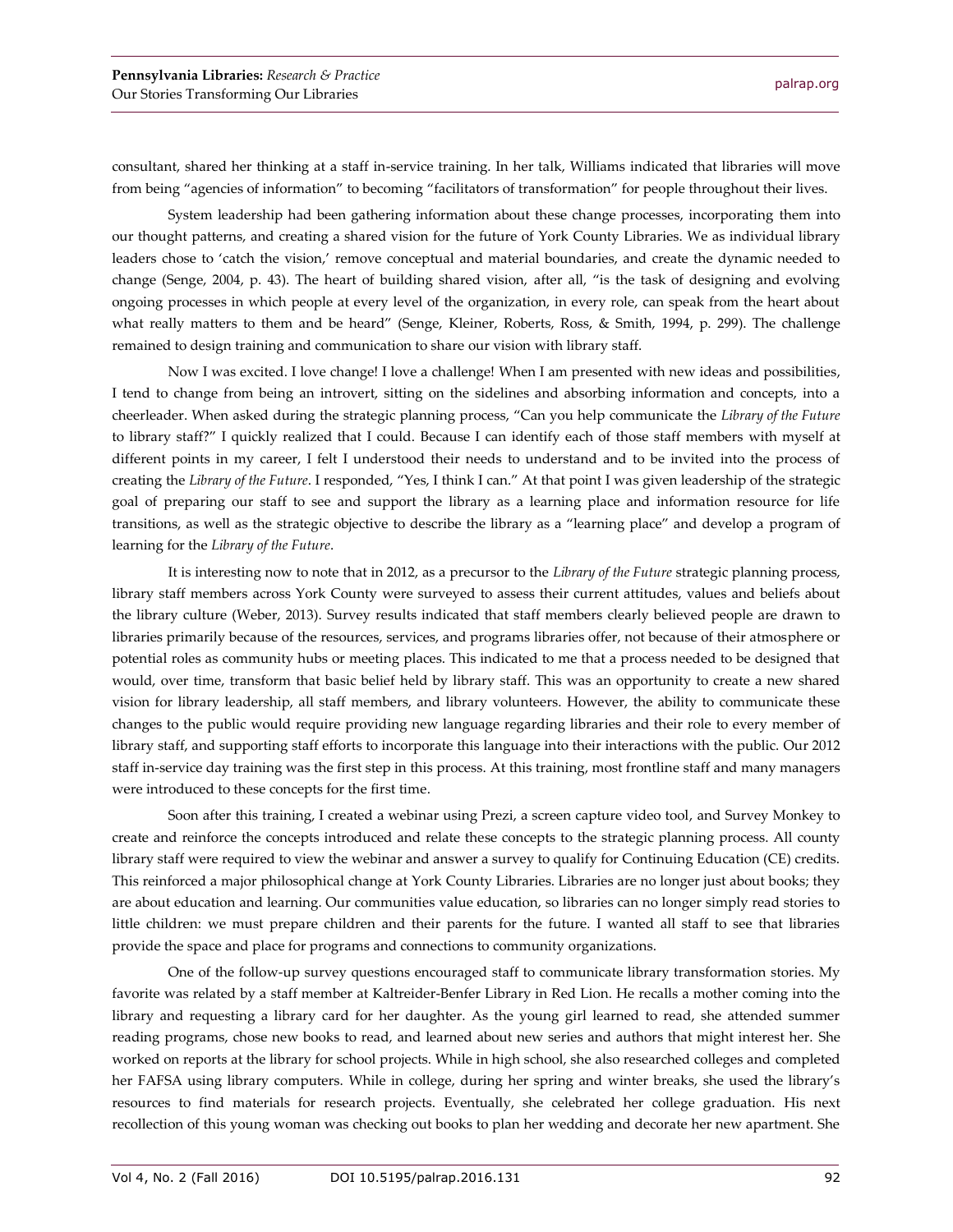regularly came in for reading materials, and then she asked about books on childbirth and parenting. His last interaction with her was placing holds on books about breastfeeding her new child. This staff person hoped to be there to give her child her/his first library card.

This story is the perfect representation of the library being used at different life stages. This is the embodiment of the concept of the *Library of the Future*: helping people transition as they transform their lives. As Marek describes in her book, *Organizational Storytelling for Librarians,* this type of story is called a "sacred bundle story" (2011, p.17). This type of story can be used as a powerful strategic planning tool since it reveals the values and norms embedded within an organization's collective identity. In this case, stories such as these help to create the shared vision that libraries are now about transforming people's lives and not just serving as information sources. This story produces an emotional connection to a patron and reinforces the idea that library staff are change agents.

In 2014, I was introduced to strategic storytelling through training sessions held by the State Library of Pennsylvania. In partnership with Michael Margolis, *The Library Story: Strategic Storytelling Toolkit for Public Libraries* (2015) was created. This created in me a desire to collect library stories like the one related above. I could use them in York County to tell our story to our community, stakeholders, and to determine how our library staff had integrated the training information into their professional lives. It became apparent to me that organizational storytelling (Boje, 2008) was integral to our change process. Not long after this session, I met with my former communication professor, Deborah Eicher-Catt. She had worked with me when I was an undergraduate, helping me to submit an article to *The Kentucky Journal of Communication*. We had always talked about wanting to collaborate in the future. I was excited to describe to her our strategic plans and the value of storytelling to the process.

### Deborah's Story

It's late Friday morning in early summer 2014, and as I prepare to meet my former student, Mina Edmondson, for lunch at the downtown farmer's market, I can't help but wonder how her new position in the library has been going for her. She is now District Consultant for York and Adams Counties. When I had Mina as an undergraduate student, she was working in the library at the time. As I recall, I supervised an independent study with her in organizational communication where she applied her learning to the library context. I am anxious to hear what projects she is working on and what her daily work-life now entails. I knew when she was an adult learner that she was destined to find ways to make a difference in her world. So, I was not surprised when I heard that she had completed her M.L.S. and was hired full-time in a coveted staff position for the local library system.

As I scurry into the market, I immediately see her at a lunch table. After initial greetings and ordering our meals, a lively conversation ensues about life's events—both personal and professional. At one point, Mina begins to discuss a library storytelling project she had just begun in earnest. She had attended some training sessions by national library consultant, Michael Margolis, called "GetStoried." She explained that the goal of the training was to teach library personnel how to collect stories from staff and administrators (Margolis, 2015). Given my own interests in the communicative dimensions of narratives, I was immediately intrigued. She told me she was learning about how important narratives can be for helping library personnel strategize about how to respond to the changing nature of library culture brought about by the digital age.

My interest was piqued at hearing the key words: "narratives," "change," and "culture." "That is fascinating," I replied. I described how my discipline of communication is also interested in narratives, given that they are considered to be a vital way in which people make sense of their worlds (Bruner, 1990; Fisher, 1984). When analyzed, narratives also reflect the cultural worlds from which they come. So, theorists of organizations (like libraries) have long appreciated how stories can reveal a great deal about what an organization believes, what it values, and the attitudes its members hold toward the world (Bartlett, 2011).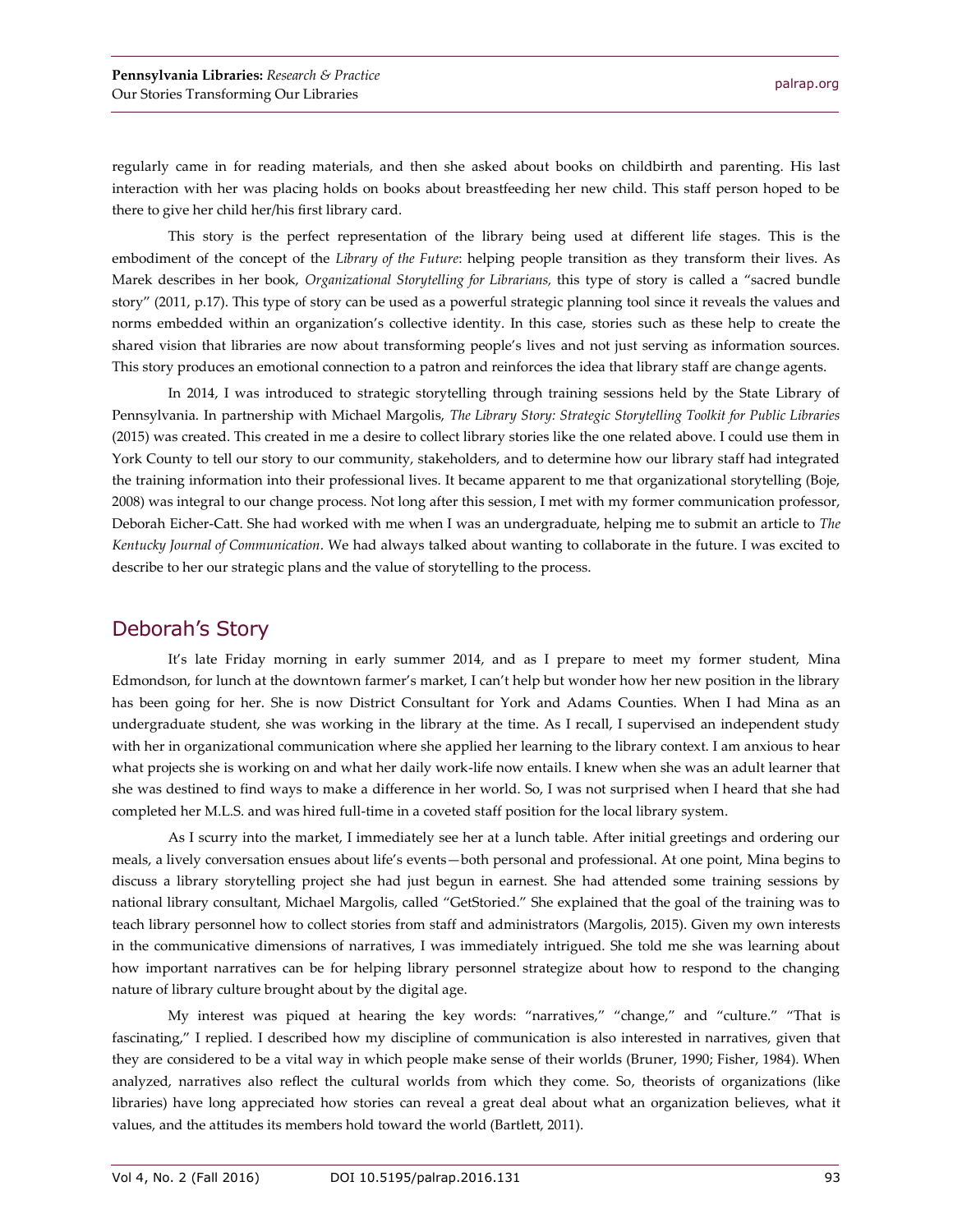"This is exactly what the GetStoried training was about," Mina replied with excitement. The training encouraged libraries to collect, share, and analyze their own stories so they can better adapt to the changing needs of their communities.

After talking about these ideas for a while, it suddenly occurred to both of us that we might have a collaborative opportunity in the making, something we had both mentioned in the past. What a serendipitous moment it was! Given that I was scheduled to teach communication research methods in the fall, I told Mina I could easily make our focus on narrative methodology. I could have my students actually interview library personnel and collect stories for her from around the county.

"Could you actually do that?" Mina asked.

I replied with an emphatic "Yes." As I described, I could design my fall course as a "service learning" course, a mode of pedagogy that Penn State encourages. It is a way for students to learn course material by actually applying their new knowledge in real-world community settings. I thought working with the library system would be a great learning opportunity for my students.

Mina agreed that the idea sounded like a win-win situation. While she had done a short in-service training with staff and collected some transformational stories, having so many more stories from library staff throughout the system would benefit the system greatly in reimaging libraries for the future. And so our collaboration began. We used our remaining lunch time brainstorming what we wanted to accomplish and how to get started. We both knew that fall semester 2014 was right around the corner.

As I was driving home from lunch that day, I was pleased at the prospect of establishing a genuine collaboration with the library system. I couldn't help but recall the significance my early library experiences in my small hometown in Michigan had on me. I was drawn to my little local library and absolutely loved being there. I remember walking on my own at an early age the two blocks from home to find books to read—especially during the summer. Given that I grew up in a lower-middle class family, my parents didn't have the money to buy me many books. I've often thought, as I moved on in my educational path, that those early experiences of going to the library meant more to me than I perhaps had originally acknowledged. Those experiences made a lasting impression, instilling in me a love for learning and setting me on a life course I couldn't have imagined so long ago. "I wonder what the library means to all the people who actually get to work there," I thought as I pulled into my driveway.

### Our Initial Project Design

Over the course of the summer, we met several times to design and coordinate our efforts. We knew we wanted to collect data through qualitative interviewing and storytelling that reflected current understandings of the library system culture, in order to assist the system's strategic goal of reimaging libraries for the future. We also wanted to provide Penn State undergraduate communication students the opportunity to learn about qualitative research and narratology (the study of narratives) through first-hand experience in the field, where the outcomes of their efforts could make a real difference to the county library system. We decided to interview as many personnel as possible from the 13 libraries within the system. We also thought it was important to interview and collect stories from different types of personnel, for example, front-desk staff, children's library staff, and administrators. We classified the libraries based upon the total membership (cardholders), collection size, and circulation as reported in the *Pennsylvania Public Library Data Collection* (Pennsylvania Department of Education, 2014). We also brainstormed the types of questions we would ask personnel, resulting in our final interview protocol, consisting of eleven openended questions (see appendix A). These questions solicited narratives of various types and provided the opportunity for personnel to describe their work experiences and their perceptions of the library culture as a whole.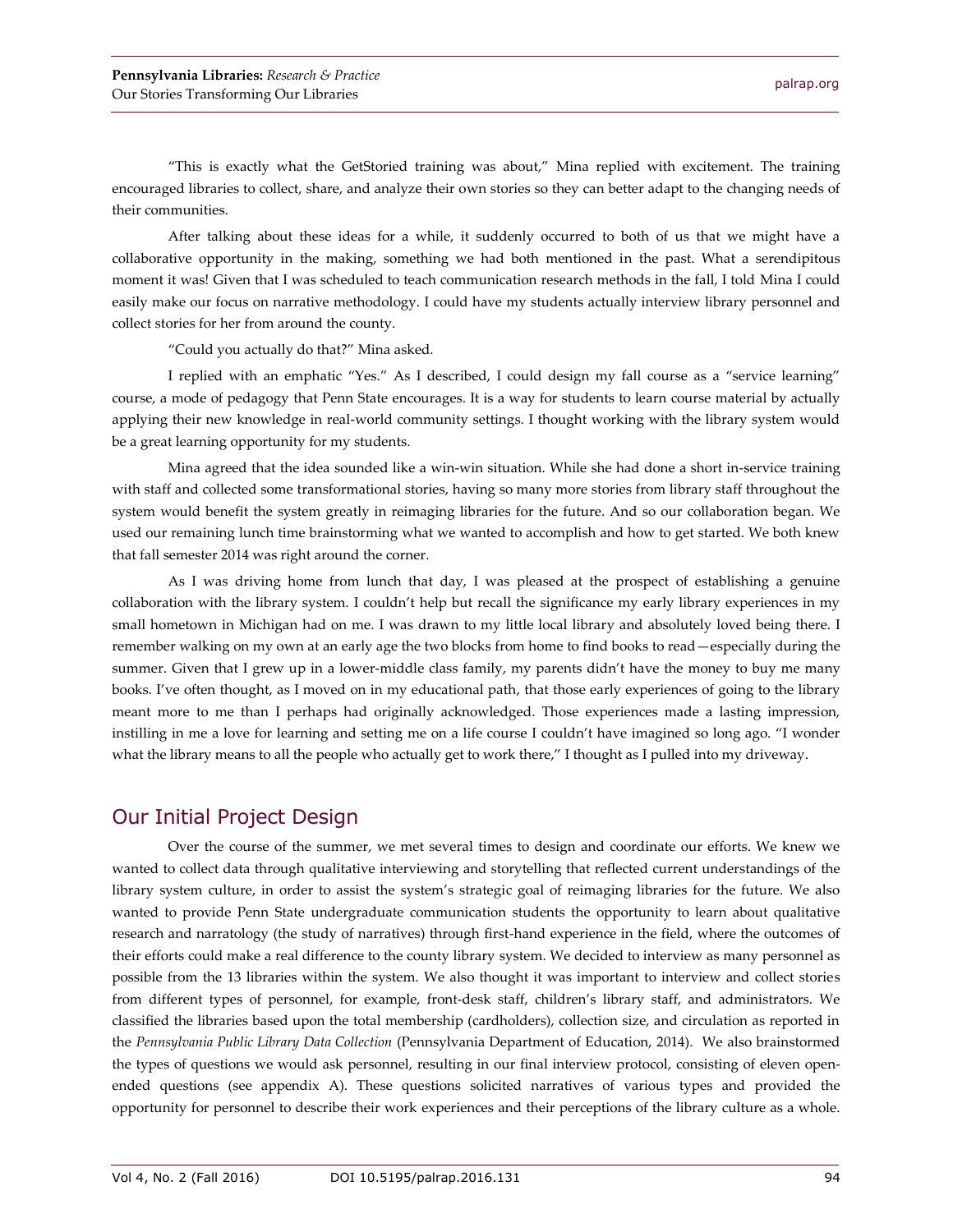It was decided that the 13 students enrolled in Deborah's research class would each digitally record interviews from three personnel, transcribe the interviews, and create typed transcripts for future thematic analysis.

As fall semester approached and our plans solidified, we made a presentation about the planned servicelearning initiative at a quarterly library meeting attended by system-wide directors. We were able to field any initial questions about the study and, most importantly, solicit the cooperation of all personnel involved in the project, since each interview would take library staff approximately 30-45 minutes of their time. At this meeting, it was also explained that the primary responsibility of securing volunteers from the various libraries rested with Deborah and the student research team, comprised of the 13 undergraduate students from her research class. Informed consent was obtained from all research participants. We also informed potential interview subjects that the data would be collected in a way that would preserve their anonymity, in regard to Mina and others involved in the research initiative. These efforts became what we eventually named Phase I of our study. Deborah sought approval for the research from Penn State's Institutional Review Board, and the study was classified as "exempt," given its proprietary focus.

In Phase I, 113 staff personnel throughout the system were identified as potential interview subjects. During the fall semester 2014, the Penn State students interviewed 25 of these 113 staff members (22%). Of the 25 administrative personnel in the system, the students collected data from 13 individuals (52%), for a total of 38 employees. Of the 13 libraries within the system, students were able to visit and collect narratives from 12, a surprisingly high number. In this phase of the study, branch and regional/member libraries were represented equally, at six each. Across the system, these 12 libraries included five small (under 80,000 circulation/year), four medium-sized (under 200,000 circulations/year), and three large-sized libraries (over 200,000 circulations/year).

While the students were taught how to qualitatively analyze their collected data (and presented these preliminary findings to us at the end of fall 2014 semester), the data was not fully analyzed by us until the following year, during summer and fall 2015. Deborah secured a Penn State Advisory Board Grant which supported a teaching course release for fall 2015. This allowed us the opportunity to carefully analyze the data for recurring themes or patterns. From Phase I of our collaboration, we produced "Reimaging Public Libraries as Learning Communities: What Library Stories Can Tell Us" (Edmondson & Eicher-Catt, 2016)*.* In addition to reporting on the inception of our collaboration, its design, and implementation, in this article we reveal what our collected stories tell us about this library system's organizational change process. In particular, in response to our interview question, "What does the library mean to you?" we identified some major themes that represent the embodied values of the institutional culture, and reflect its collective identity. These themes were: 1) the ideals of freedom and stability, 2) the maintenance of democratic values, 3) the importance of nurturing social connections, 4) an appreciation for life-long learning, and 5) the all-encompassing experience created by engaging in such a vital point of contact with the local community. We also found staff members were experiencing an overriding tension between maintaining traditional values of library culture and the need for libraries of the future to innovate and change.

## The Evolution of Phase II of our Project

#### Deborah's story

In spring 2016, Mina contacted me. The York County libraries were having an All Staff In-service Day Training on May 6, and they wanted us to be keynote speakers. I quickly agreed, given that such an event provided us with the opportunity to share the results of Phase I. As Mina acknowledged, "I want to make our presentation accessible to all of our staff. I want them to see their own stories and take ownership of the information we present."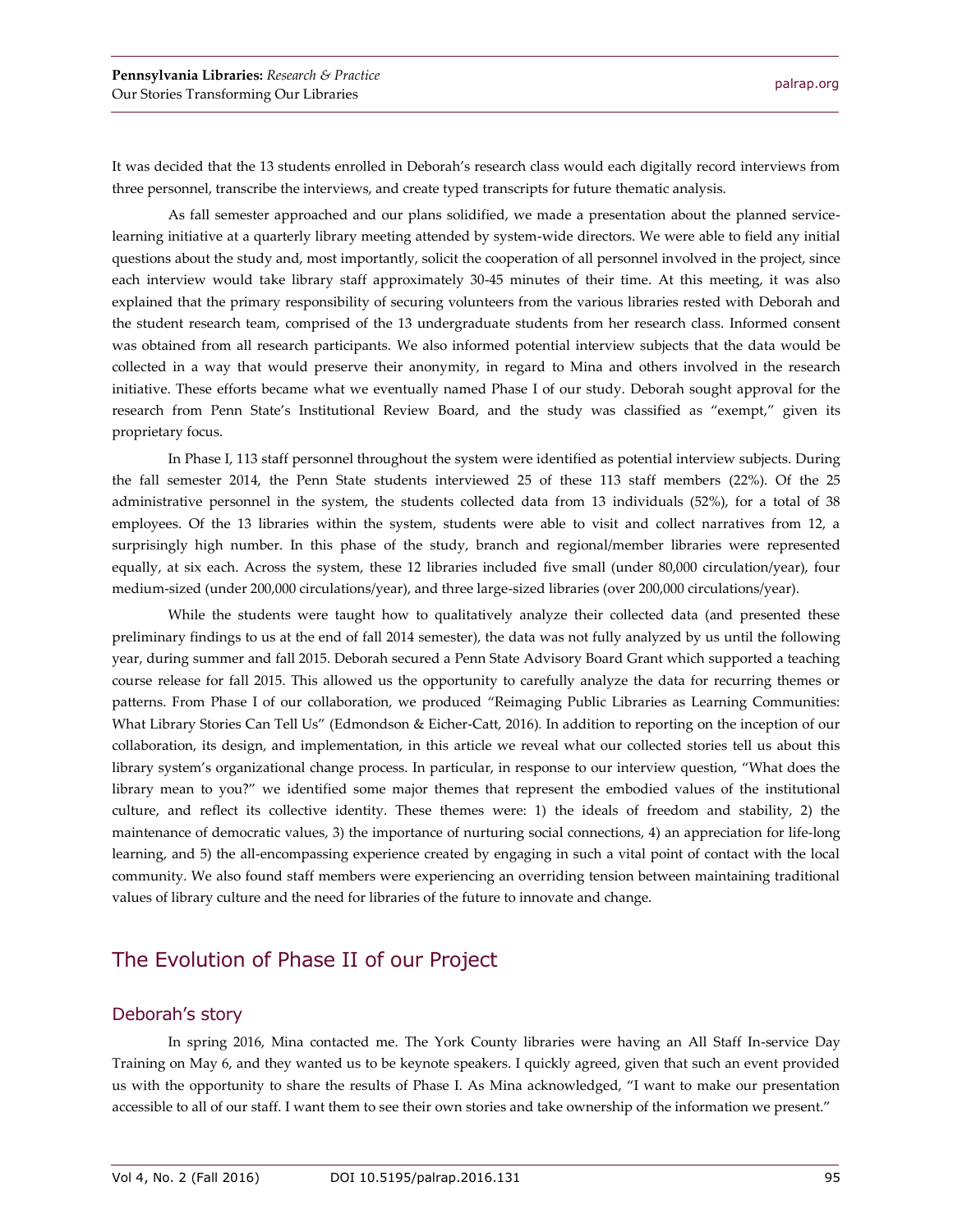Given our hour and a half time allotment, we decided that we would engage the audience more directly in the storytelling process. It was also a great opportunity to collect more data, since well over 100 people would be attending. And so, Phase II of our collaborative project began. We met several times before the May in-service training. We put together a PowerPoint presentation which gave an overview of Phase I. More importantly, we brainstormed about what additional stories we wanted to collect. We decided to design the workshop component of our time as a small group activity. We wanted to focus on some of the initial questions we posed to Phase I participants, and also explore in more detail the themes we discovered. This in-service training would provide a wonderful opportunity to ask library personnel to share their stories not only with us but also with each other, in an informal setting.

We were committed to creating time during the in-service training for oral reporting out from small group discussions from the library staff themselves. We also asked every group to produce a written record of their discussions that would give us more data to analyze later. Therefore, after our initial overview of Phase I, we broke the audience of 114 staff members into groups of five to seven members, trying to disperse everyone in a fashion that allowed them to meet and discuss ideas with people with whom they did not regularly work. We gave each group a pen and paper, and asked for a group volunteer to serve as the recorder. We told them we were going to review the themes we found in *their stories,* along with some other questions, and asked them to discuss these in their groups. We gave groups about 5 to 7 minutes to discuss and record each question or prompt. We then asked for a volunteer from 2 or 3 groups to come forward and report to the entire group as a whole what their discussion/storytelling had revealed.

The prompts and/or questions we posed during the in-service were: 1) Please share your first library experiences; 2) What was significant about those experiences? and 3) What does the library mean to you? Following Marek (2011), we knew that these types of initial prompts/questions would generate "who I am and why I am here" type stories. This type of story, when shared orally among organizational members, can be beneficial in grounding members' attitudes, values, and beliefs in the identity of the organization as a whole.

After giving participants time to share these stories, we moved on, in order to more fully explore the themes that emerged from our Phase I data. We thus proceeded to ask: 4) Why do you think the library represents the ideals of freedom and stability?; 5) Why do you think it is important for libraries to maintain democratic values?; 6) Regarding nurturing social connections, what activities are happening in your library as examples of this change in thinking about libraries?; 7) Regarding life-long learning, describe how working in the library has changed you; 8) What would the ideal library of the future look like—if we had…increased funding, increased space, increased technology, increased…?; and 9) Given the focus on innovation and change, are libraries still a repository for books?

### Phase II – What Our Shared Stories Revealed

Before the in-service training began, each group was asked to record their responses to the questions and discussion prompts. As mentioned above, our prompts were primarily related to the key themes discovered in Phase I. After introducing themselves and sharing their first library memories, we asked, "What does the library mean to you?" As discussed above, these questions/prompts were designed to help participants share their collective identity as a library culture. During their discussions and storytelling sessions, several themes emerged that indicated: the library is a place for the community to come together; it means connections; it is an information source; it means learning and diversity. The answers Mina expected, such as resources, services, programs and books (identified in our 2012 survey) were now appearing as only minor themes. Other interesting terms were used in response to this question: potential, welcome, inspiration, public service, safety and positive experiences. It was apparent to us that the staff was feeling pretty good about what they do and the atmosphere they were attempting to create. It was also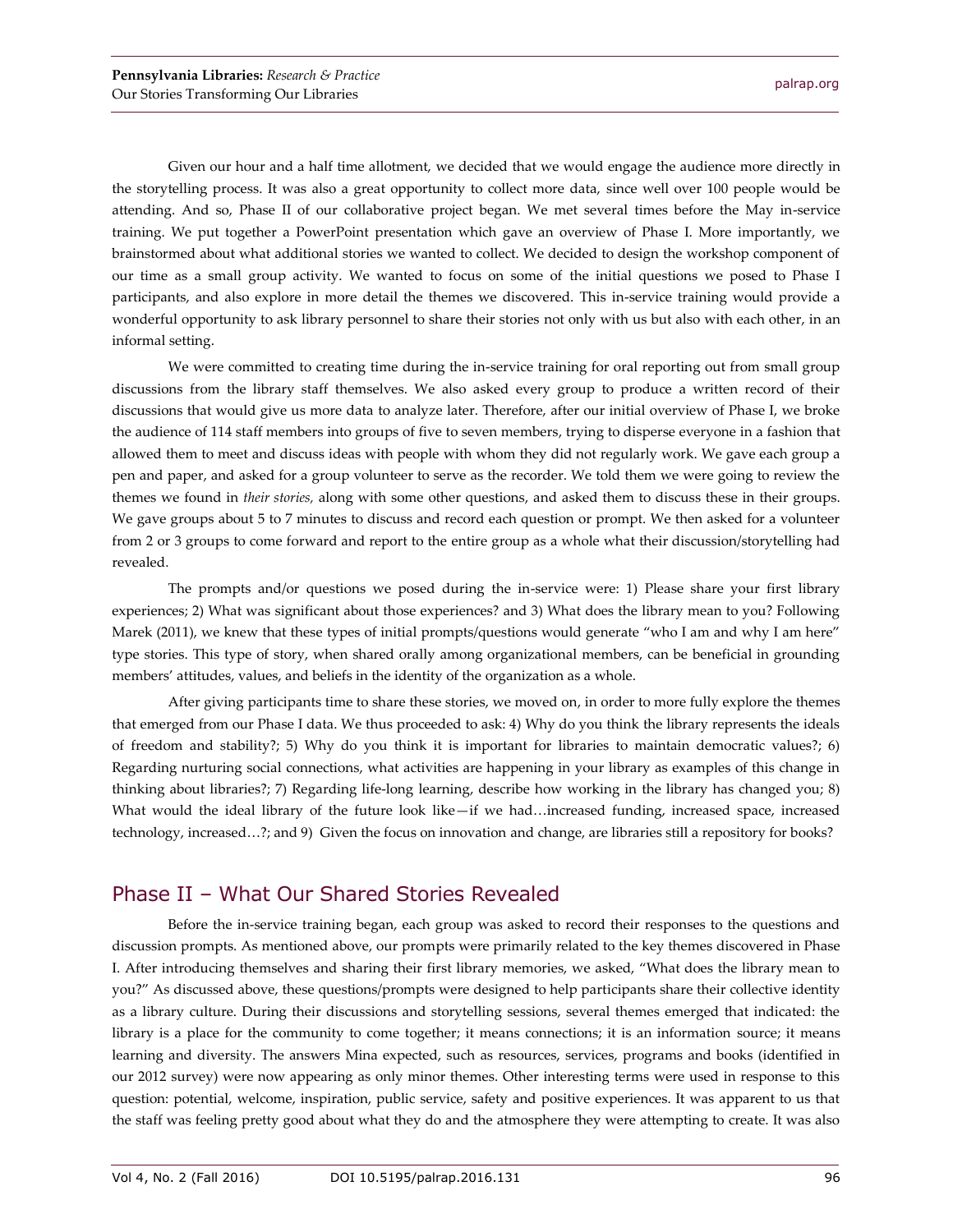apparent that the library culture was shifting in terms of its values and beliefs. These responses provided new "sacred bundle" stories that reflect the changing identity of the library system as a whole.

At this point, the first theme identified in Phase I (libraries represent the ideals of freedom and stability to their communities) was presented to the group as a topic for discussion and shared storytelling. As they orally reported to the entire group, their discussions focused on several concepts: personal growth, equal access to information and resources, opportunities, and finally, that freedom of ideas and expression were key to the promotion of freedom. The fact that libraries have been a constant in the community, were a safe place for everyone, and functioned as anchors in our communities reinforced the paradoxical concept of stability. Enacting professional values of promoting privacy, neutrality, freedom from judgment, and opposition to censorship created a sense of great pride for the staff. A staff member reported that libraries should be "stable but not stale." Another member commented that "libraries are like comfort food in physical form."

When asked why libraries were important for the maintenance of democratic values--the second theme identified in Phase I--staff readily listed many concepts that showed how these values are shared by our system's libraries. Among those values listed were the concepts of equality for everyone and freedom from prejudice and discrimination. Staff discussions addressed freedom of speech, intellectual freedom, and the value of diverse opinions and viewpoints. Staff members sensed that the significance of citizenship, literacy, safety, and trust enhanced the quality of life for all our community members. As one staff member commented, a library is a "great equalizer" within a community. Another indicated, "if you want to offer equal opportunities, it starts with equitable access to information." As many noted, the library is a great place in which younger people can learn respectful behaviors from the older generation.

The social connections created in libraries have become a pivotal marker of change for libraries. An overwhelming marker of this change is the variety of programs and personal and professional connections created in the library. The library staff have learned to say "yes" and to adapt quickly to needs and trends in our communities. Examples of these programmatic changes are STEM and STEAM programs for children and teens. Art and dance partnerships also allow for more greatly diversified library programming. Health, mental health, and social service programs are the results of partnerships built with other community organizations. It is noted that some libraries are creating fantastic programs, and there is a desire to better utilize these resources system-wide. Book shelves are being replaced with open spaces to allow for libraries to become gathering places. In this regard, we heard a compelling story. As one group reiterated, "only in a public library can a business consultant from Chicago hold an intensely meaningful conversation with the resident homeless person who likes to have 'conversations' with the portrait of the "Lady in Red" in our Quiet Reading Room." The conversation between this unlikely pair ended in an embrace.

Libraries have become leaders in encouraging members to pursue lifelong learning opportunities. This theme was noted frequently in the Phase I interviews. Exploring this concept from a different angle, we asked staff, "How has the library changed *you*?"—recognizing that change is a reciprocal process. Learning social skills was a primary focus of staff discussions. Improved communication skills, socialization, patience, tolerance, and flexibility were identified by staff as ways the library experience has changed them. Understanding the diversity in their communities also ranked highly. Understanding poverty, greater awareness of mental health issues, respecting individuality, and treating each communication transaction as unique and not as routine—all these change who we are. Library staff appear to be more aware of how the library and its access to resources effect change in ourselves and our communities. As one staff member reported, she had learned that "you can judge a book by its cover but certainly not a person." Another indicated, "we are the places where people—all people—can better their lives and be more informed to be good citizens."

The next question allowed staff to dream. What will the Library of the Future look like? Words that emphasized "growth" dominated the list; words such as: more, bigger, better, different, flexible, and innovative.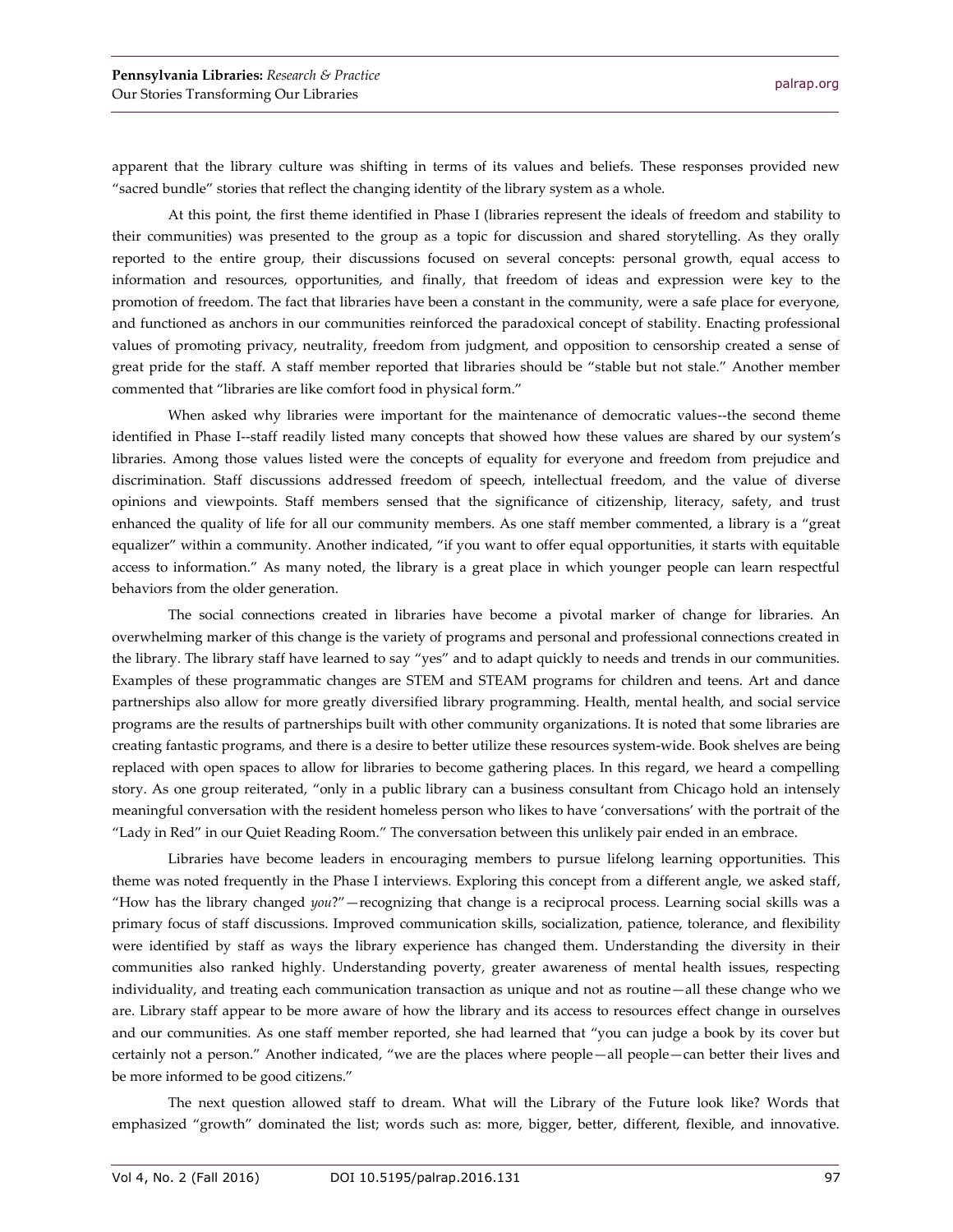These descriptions relate to every area of library services. Staff equally recognized the need for technology to support growth and ideas, and the need for more staff that is better trained and better paid. Perhaps most important, they wanted to retain superior staff. For the library of the future, we are asking for specialized spaces for hands-on programs, teen spaces with more and diversified technology available to enhance learning and creativity, open exterior space for gardens, and innovative programming. We also want multi-use spaces to accommodate various learning styles, disabilities and age groups. These spaces need to incorporate dance, the arts, community centers, maker activities, and utilize satellite sites located beyond our walls. Funding and its relationship to business and community connections are very important in our future. We heard the voices of caution: warning about growth while maintaining our integrity, supporting our home-like feel, focusing our purchasing based on valid collection tools, and defining the outcomes we want to achieve.

As described by Marek (2011), all of these shared stories are what Stephen Denning describes as "springboard stories;" i.e., stories that can spark action for members during a strategic planning process that leads to organizational change and learning. As Marek indicates, such stories enable a leap in understanding that can induce brainstorming and change.

Our final question addressed the topic of tradition versus innovation. We asked: "Are libraries still a repository for books?" Several groups simply responded "yes," indicating the desire to maintain the traditional view of libraries. These stories are "cautionary tales" according to Marek (2011, p. 35). Although most cautionary tales typically highlight the negative outcomes of not making organizational changes, in this case these stories cautioned against "throwing out the baby with the bathwater," i.e., getting rid of books altogether.

The vast majority of those attending the in-service training, however, in response to the question, "Are libraries still a repository for books?" said "yes… **but**…" and listed all the other things that our libraries currently are and are becoming. Here, it became readily apparent that our library culture is, in fact, evolving. Libraries need traditional books and resources, but we must continue to provide new ways of accessing information and services. To prevent libraries from becoming obsolete, we must broaden the concept of "library" to include real-life experiences. Libraries provide access to leisure activities and social interactions through book groups and sewing or knitting circles, not to mention LEGO clubs and video gaming. Historically, providing information and access to it is the foundation upon which libraries are built. However, methods of providing these foundational elements, and relationships with our communities, are ever-changing.

## Our Debriefing Story

A few weeks after our in-service training, we met again. We had some edits on a draft manuscript to discuss, but we also wanted to debrief about the in-service training. When Deborah asked Mina if the in-service training unfolded the way she wanted it to, Mina responded with a resounding "Absolutely." She was impressed with the level of ownership staff members exhibited when it came to the themes we shared with them from Phase I. Her goal of having them recognize that these were *their stories, their ideas,* was realized. Deborah agreed that the training went well and added that she was particularly impressed with the level of engagement she witnessed. Having taught small-group discussion for many years, she indicated that not all group activities are so successful. This indicated that the level of involvement by staff members was productive. After reviewing the in-service training evaluation forms, Mina shared some of the results.

Responses from the in-service training evaluations were overwhelmingly positive. Staff members commented: "the passion of our staff members is very exciting to see;" "this [in-service training] validated for me the role a library plays in the community." Another employee noted, "I may not be doing something heroic at the library but I still have an impact on people's lives." Only a few participants questioned the value of the training, making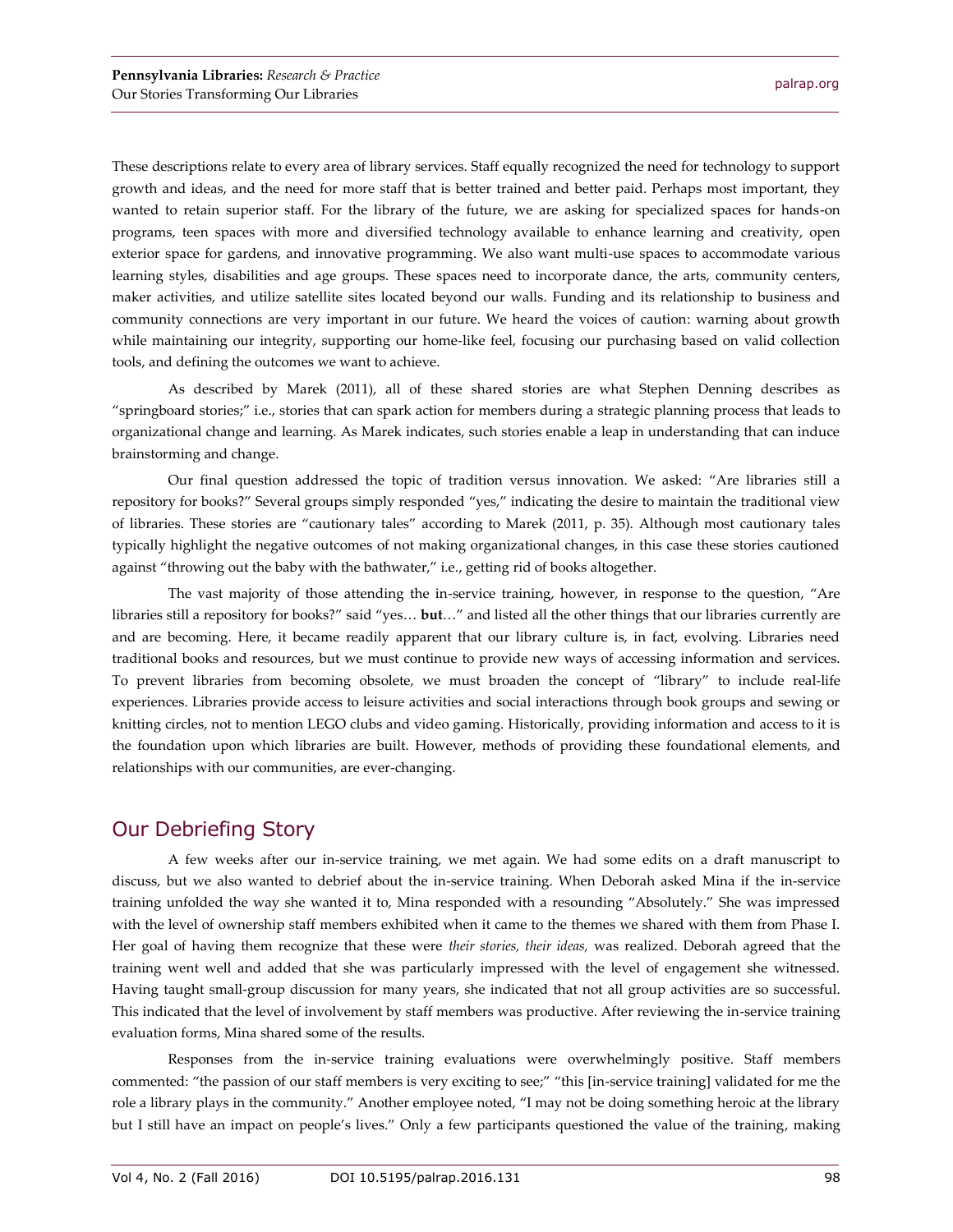comments such as: "I don't know how this in-service training helped me learn how to check out books better" or "This in-service training was too philosophical for my tastes. I don't see the practicality of it." These negative evaluations are quite understandable. We had designed the in-service training specifically to explore the current library culture, i.e., the attitudes, values, beliefs, and the thinking behind what staff members typically do every day. So, we interpreted these few negative comments positively. To us, these comments indicated that we had succeeded in creating a communicative space where staff members could explore their evolving collective identity at a more abstract level. We had provided an important opportunity, therefore, for participants to reflect about who they are and what they want to become as a library of the twenty-first century.

Not being an employee of the library system, Deborah was especially interested in whether any of the stories heard that day or if the way the in-service unfolded had been surprising to Mina. Mina indicated that two things surprised her (in a positive way). One was the level of passion that groups showed when they reported out to the whole group. It was evident to her that these had been productive conversations and instances of storytelling about the themes at a level she could have only hoped for. The other surprise for her was seeing library staff take the ideas about the library of the future even further. Some visionaries see home delivery of materials using drones, for example! Or, they see Pop-up Libraries in the most resource-deprived and diverse areas of our communities. Or, they see even greater use of new and developing technologies.

As our conversation ended, Mina mentioned that the York County Library System was under new leadership. While creating and communicating vision during this time of profound change will again prove challenging, our collection of library stories and the time spent identifying the current values and beliefs of library staff and leadership is encouraging. It provided much-needed scaffolding from which the York County System's Library of the Future has evolved. From Deborah's perspective, it is apparent that the transformational process is well underway. For Mina, it appears that the scaffolding is in place but now it is time to construct the libraries we envision. A new strategic plan is being formulated and the narratives collected have already been utilized in the planning process.

\*\*\*

To end, we share a story from one of our library staff who attended the in-service training focused on storytelling. Mina received the following email:

#### *"Hello Mina,*

*I just wanted to say thank you for this morning. That was so empowering and really got to the core of why we do what we do. It was amazing to hear all of that and to talk about it, it got me so excited to be part of something like this.*

*I wrote this poem that I want to share with you:*

#### *Home*

*The library once again took me in Like family, like home, like a second skin. And they will take me in again, and again, and again Until I am old and grey and thin. Because you see the library is not just books for the eyes It is about ideas and visions and impact and lives It is about achieving, dreaming, changing, growing and yes: Even family ties."*

Dawn States (2016)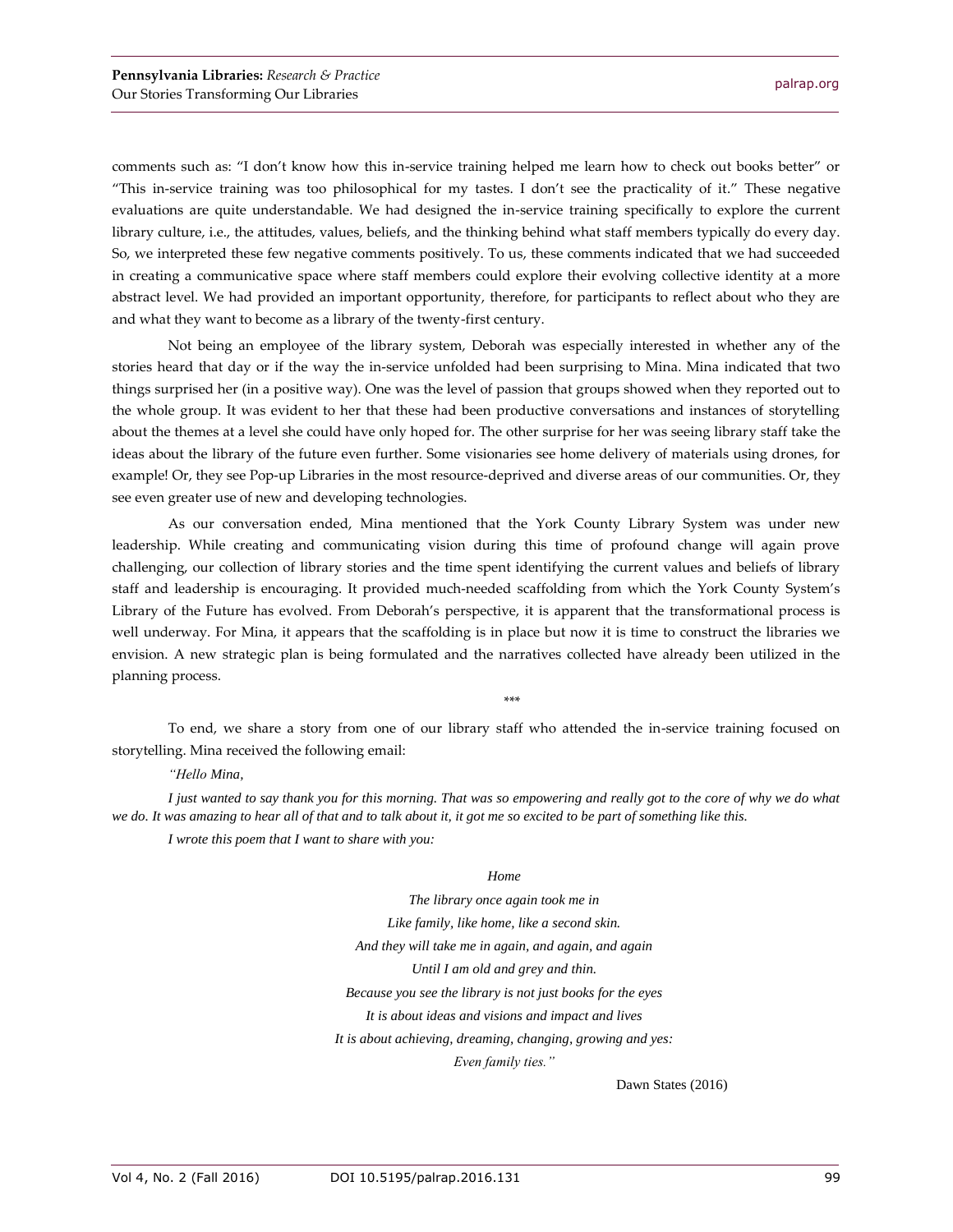#### References

Bartlett, J. A. (2011). A natural fit: Organizational storytelling in the library. *Library Leadership & Management, 25*(4), 1-3.

- Boje, D. M. (2008). *Storytelling organizations*. Thousand Oaks, CA: Sage.
- Bruner, J. (1990). *Acts of meaning*. Cambridge, MA: Harvard University Press.
- Drucker, P. F., Senge, P. M., Hesselbein, F., & Peter F. Drucker Foundation for Nonprofit Management. (2001). *Leading in a time of change: A conversation with Peter F. Drucker & Peter M. Senge: viewer's workbook*. San Francisco: Jossey-Bass.
- Edmondson, M., & Eicher-Catt, D. (2016). Reimaging public libraries as learning communities: What library stories can tell us. *Public Library Quarterly, 35*(3), 203-221. doi: [10.1080/01616846.2016.1210448](http://dx.doi.org/10.1080/01616846.2016.1210448)
- Fisher, W. R. (1984). Narration as a human communication paradigm: The case of public moral argument. *Communication Monographs,* 51(1), 1-22. doi: [10.1080/03637758409390180](http://dx.doi.org/10.1080/03637758409390180)
- Marek, K. (2011). *Organizational storytelling for librarians: Using stories for effective leadership.* Chicago: ALA.
- Margolis, M. (2015). The library story: Strategic storytelling toolkit for public libraries. Retrieved from <http://www.getstoried.com/librarystory>
- Pennsylvania Library Association (2016). PA Forward. Retrieved from<http://www.paforward.org/>
- Pennsylvania Department of Education (2014). Pennsylvania public library data collection. Retrieved from [http://pa.countingopinions.com](http://pa.countingopinions.com/)
- Senge, P. M., Kleiner, A., Roberts, C., Ross, R., & Smith, B. (1994). *The fifth discipline fieldbook: Strategies and tools for building a learning organization*. New York: Doubleday.
- Senge, P., Scharmer, C.O., Jaworski, J., & Flowers, B. (2004). *Presence: human purpose and the field of the future*. New York: Doubleday.
- Weber, A. (2011). York County's library of the future.
- Weber, A. (2013). *Let's talk libraries: York County's library of the future,* 2.